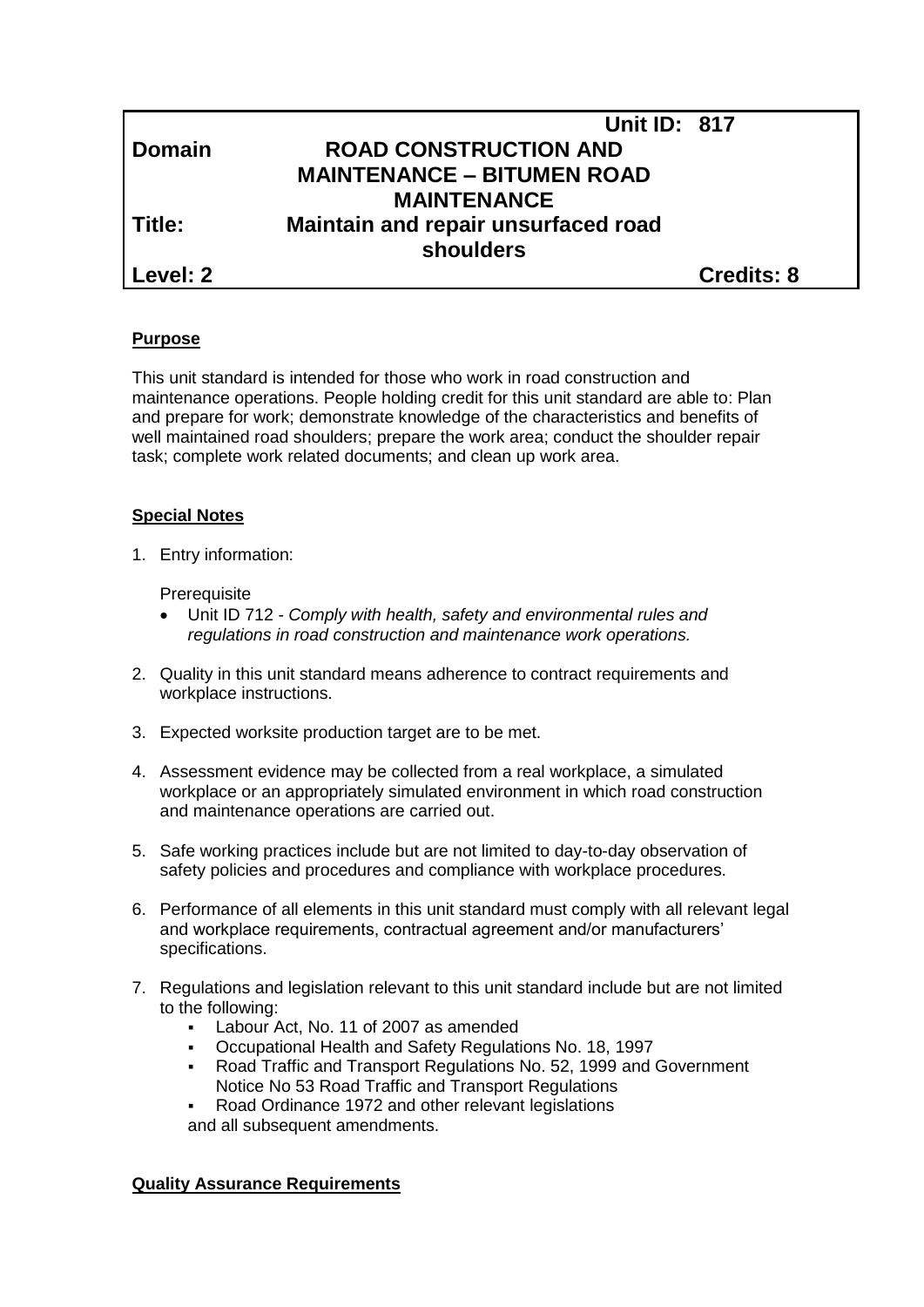This unit standard and others within this subfield may be awarded by institutions which meet the accreditation requirements set by the Namibia Qualifications Authority and the Namibia Training Authority and which comply with the national assessment and moderation requirements. Details of specific accreditation requirements and the national assessment arrangements are available from the Namibia Qualifications Authority and the Namibia Training Authority. All approved unit standards, qualifications and national assessment arrangements are available on the Namibia Training Authority website [www.nta.com.na.](http://www.nta.com.na/)

# **Elements and Performance Criteria**

# **Element 1: Plan and prepare for work**

# **Performance Criteria**

- 1.1 Work instructions, including plans, specifications, quality requirements and operational details are obtained, explained, clarified and applied to the allocated task.
- 1.2 Safety requirements, including personal protective clothing and equipment are obtained from the site safety plan, workplace policies and procedures, and applied to the allocated task.
- 1.3 Traffic control requirements are obtained and implemented according to workplace requirements.
- 1.4 Plant, tools, fuel, lubricants, equipment, attachments and accessories selected to carry out tasks are checked for consistency with the requirements of the job, their usability and any faults rectified or reported prior to commencement of work.
- 1.5 Environmental protection requirements are identified from the project environmental management plan and applied to the allocated task.

## **Element 2: Demonstrate knowledge of the characteristics and benefits of well maintained road shoulders**

## **Performance Criteria**

2.1 The maintenance requirements for unsurfaced road shoulders regarding slope, drainage, vegetation control are explained in terms of actions, the impact on road safety, and road related cost.

## **Element 3: Prepare the work area**

## **Performance Criteria**

- 3.1 Potential hazards are correctly indentified.
- 3.2 Safety measures with regard to identified hazards are implemented.
- 3.3 Temporary traffic control and signage are put in place.
- 3.4 Resources are applied to the allocated task.